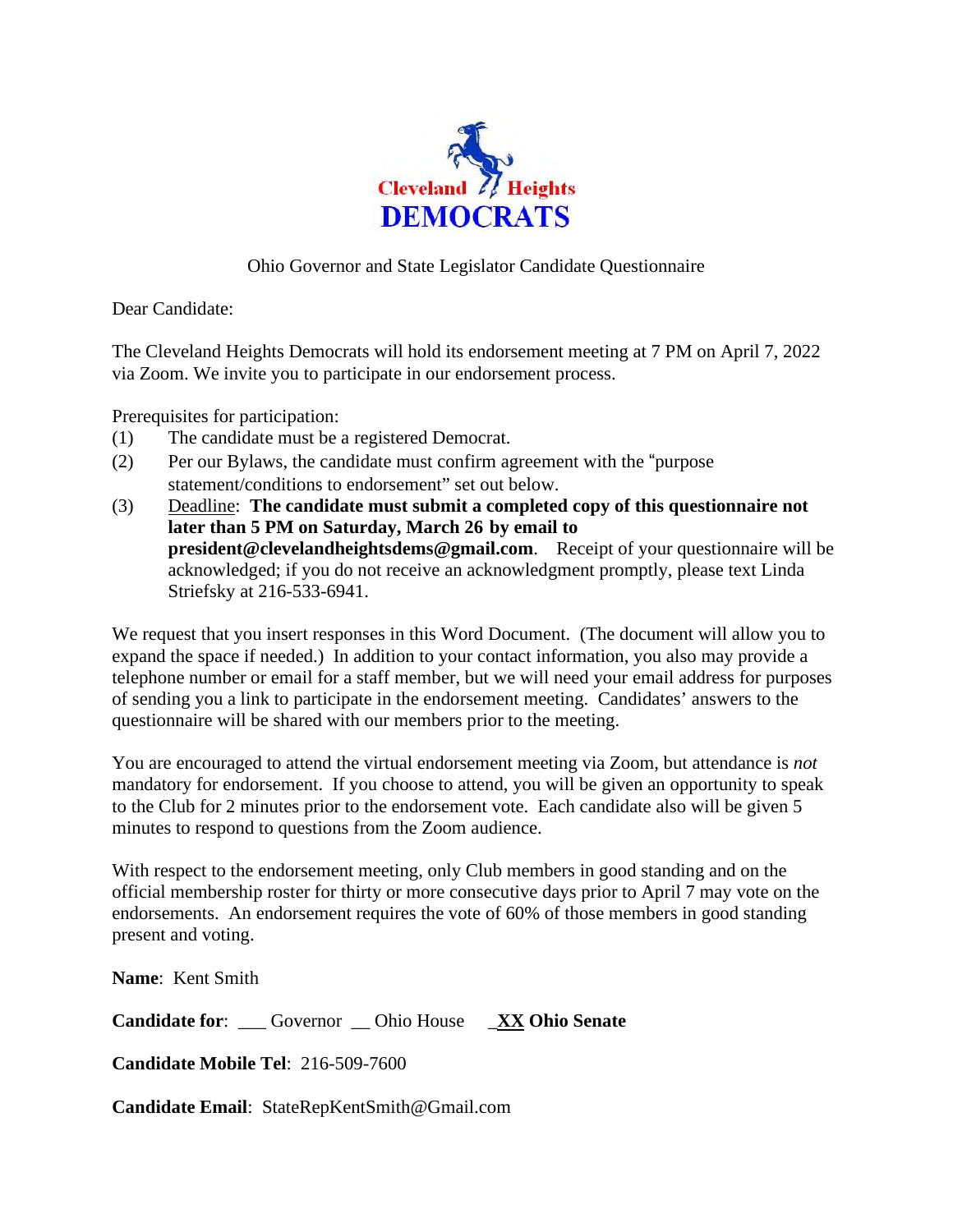**Campaign Website**: www.kentsmith.org

## **Optional - Mobile Tel and Email for staff:**

Purpose statement/conditions to endorsement: By completing and returning this Candidate Questionnaire, I affirm the following:

- A. I am a registered Democrat. **XX Yes** \_\_\_ No
- B. I agree to comply with the purpose of the Club as stated in Article 1, Section 2 of the Constitution, that is:

The purpose of this organization shall be to provide a means by which residents of Cleveland Heights can organize to promote and develop the highest principles of the Democratic Party, to improve the administration of government, and to work for the good of all citizens. This organization shall endorse and support for public office all candidates whose election will, in the judgment of the membership, best advance the Purpose. In pursuing its Purpose, this organization may also cooperate with the National, State, and County Democratic Committees, and pursue other programs of benefit to the community.

## \_**XX Yes** \_\_\_No

- C. I agree not to openly oppose any Democratic nominee in a general partisan election. \_**XX Yes** \_\_\_ No
- D. I agree not to openly support any opponent of a Democratic nominee in a general partisan election. \_**XX Yes** \_\_\_ No
- E. I have not violated the above A through and including D during the past five (5) years. \_\_**XX Yes** \_\_\_\_ No

If you cannot affirm as to items B, C and D above, please explain your reasoning here:

Per the Club Bylaws, the Screening Committee may require candidates to sign an agreement to comply with those conditions during the candidate's term in the office for which the endorsement is given.

Please answer each of the following questions. Please note that certain questions below are posed only to candidates for Governor and others are posed only to candidates for the Ohio legislature. Most of the questions are posed to both categories of candidates. Some require only a 'Yes' or 'No' answer. For others, you may take a few sentences to express your response. Out of respect for your time, we are not asking for lengthy answers.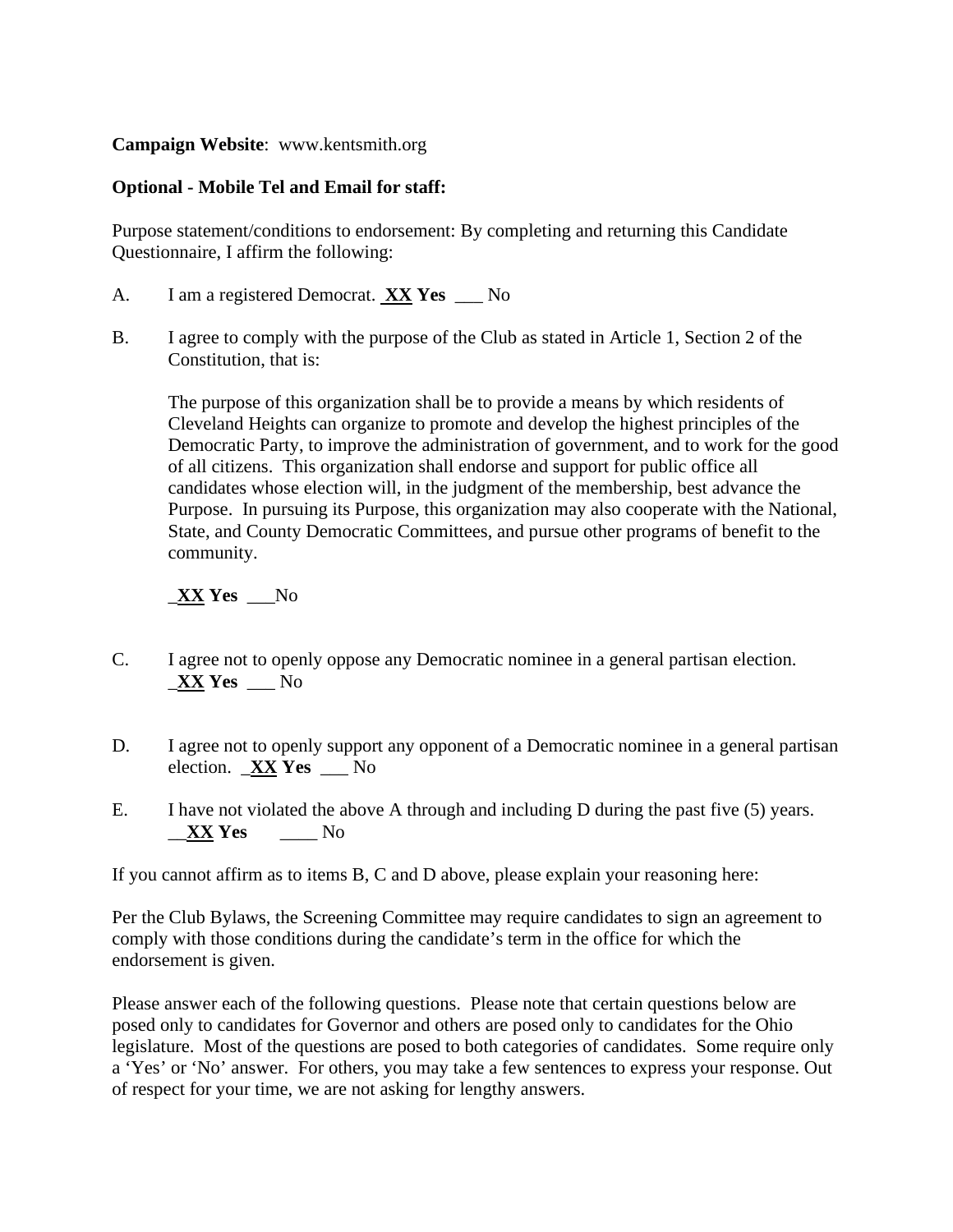1. **[For Candidates for Ohio Legislature]** Briefly describe the major reasons why you would be of value as a member of the Ohio Legislature representing the Senate or House District that includes Cleveland Heights.

I believe I have the work ethic and policy knowledge to be immediately effective as a Cuyahoga County State Senator. Now is not the time for lazy or uninformed legislators. We are outnumbered in the Ohio House and it's worse in the Ohio Senate. We can't waste any seats, the stakes are too high.

This State Senate District needs to send someone to Columbus who will not just vote the right way, but who will fight for those who they are supposed to represent. As an example, let me share the following. We are currently in the 134th Ohio General Assembly, during my last term (in the 133rd General Assembly), there were 421 votes cast on the Ohio House Floor. I was present for and cast my vote on behalf of the 8th House District for every single vote. I also never missed a vote during my entire first term and I haven't missed a vote during this term.

2. **[For Candidates for Ohio Legislature]** Please list what you regard as the three most urgent problems of the Senate or House District that includes Cleveland Heights. What legislative efforts will you make to address those problems?

Democrats in the Ohio State Senate will be playing more defense than offense. In other words, we are often trying to protect Democratic priorities and stopping really bad GOP policies. To that end, I would suggest that the three most pressing priorities for Cleveland Heights residents and the East side of Cuyahoga County would be: 1. Health Care, 2. Public Education and 3. Gun Violence

- 1. Protecting the ObamaCare Medicaid expansion is a central priority every single budget cycle. Pre-pandemic approximately 526,000 Ohioans were using the Medicaid expansion. That represents a 46% reduction in the uninsured rate when compared to 2010. There is a faction of the GOP that always wants to end ObamaCare in Ohio and we can't let that happen.
- 2. We also need to keep the recently passed Fair School Funding Plan in place to adequately fund public education in Ohio. Like the Medicaid expansion, this will be a fight every budget cycle. We will learn over time if this is, in fact, an effective "Fix" to the school funding formula, but it represents the best solution since the DeRolph decisions of the 1990s and Democrats need to fight to keep it.
- 3. Gun Violence. The strength of the gun lobby in Columbus is breathtaking, widespread and ridiculous. That being said, if we could enact meaningful background check legislation, we might be able to keep firearms out of the hands of the most dangerous members of society. Even if we cannot win this fight, it is still worth having because the only way we are going to pass substantial gun safety legislation is to keep the GOP answering questions as to why they refuse to enact such popular, sensible legislation.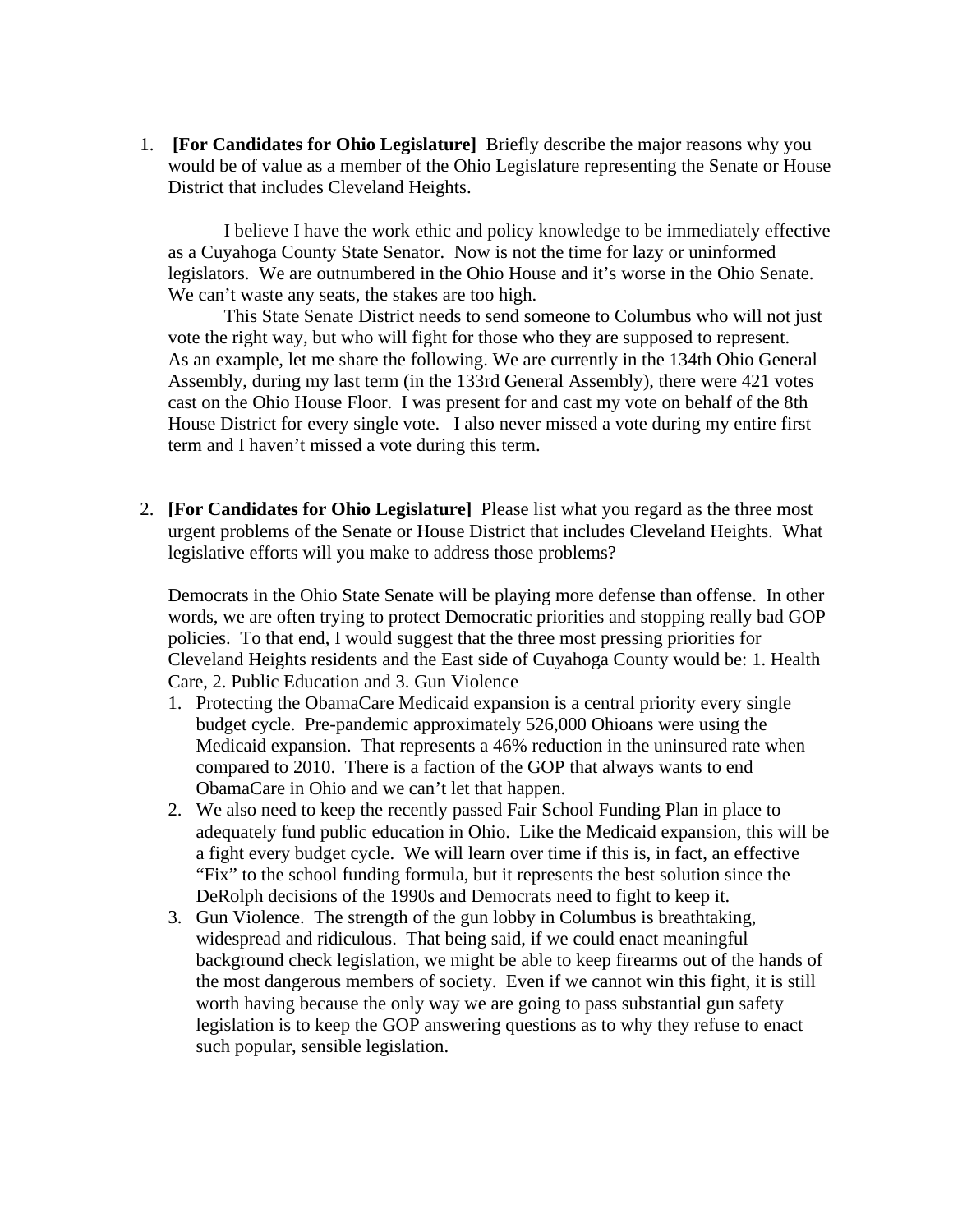- 3. **[For Candidates for Governor] Jobs and the Ohio Economy** Voters in Cleveland Heights are concerned about both the local and the state economy and availability of good jobs, jobs that can support a family.
	- A. What are your top 3 policies designed to attract businesses and provide opportunities for good jobs in Ohio?
	- B. We know that while big splash business decisions like Intel locating a new facility in Ohio get a lot of press, our small businesses are a critical part of the Ohio economy. Small businesses not only provide jobs, but also tend to spend their money in the local economy. At the same time, we know that the pandemic has been very tough on small business, especially those in more disadvantaged areas. Please describe your top 3 policies to support Ohio's small businesses.
	- C. Urban city centers have also been hit hard by the pandemic. As many businesses switched to remote work, many restaurants and other service businesses have closed and suffered serious economic losses, with job losses. This all translates into less tax revenue for cities. What policies would you pursue to help the urban centers to recover?
	- D. Ohio tax law now allows people working remotely to avoid paying taxes to the city in which their employer is located. This threatens a significant loss of revenue to Ohio cities, not only large cities like Cleveland, but also cities in the suburbs. What is your position on this policy change?
- 4. Right to Make HealthCare Decisions Do you believe everyone has the right to access abortion care legally in their community without stigma, shame, delay or medically unnecessary barriers, and without regard to ability to pay?

## **XX Yes** \_\_\_No

In fact, I have been the lead Democratic sponsor of legislation to end the 24-hour waiting period to receive an abortion.

If you previously held a different position on this question, what caused you to change your mind?

5. Voting Rights –

A. If elected, will you strongly oppose Republican efforts to discourage voting, and work to remove existing obstacles to election participation? **XX\_ Yes** \_\_\_No

B. What measures for facilitating voter participation in elections do you support – same day registration and voting, expansion of early voting polling locations and hours, providing voters with absentee ballot applications, voting by mail, or something else?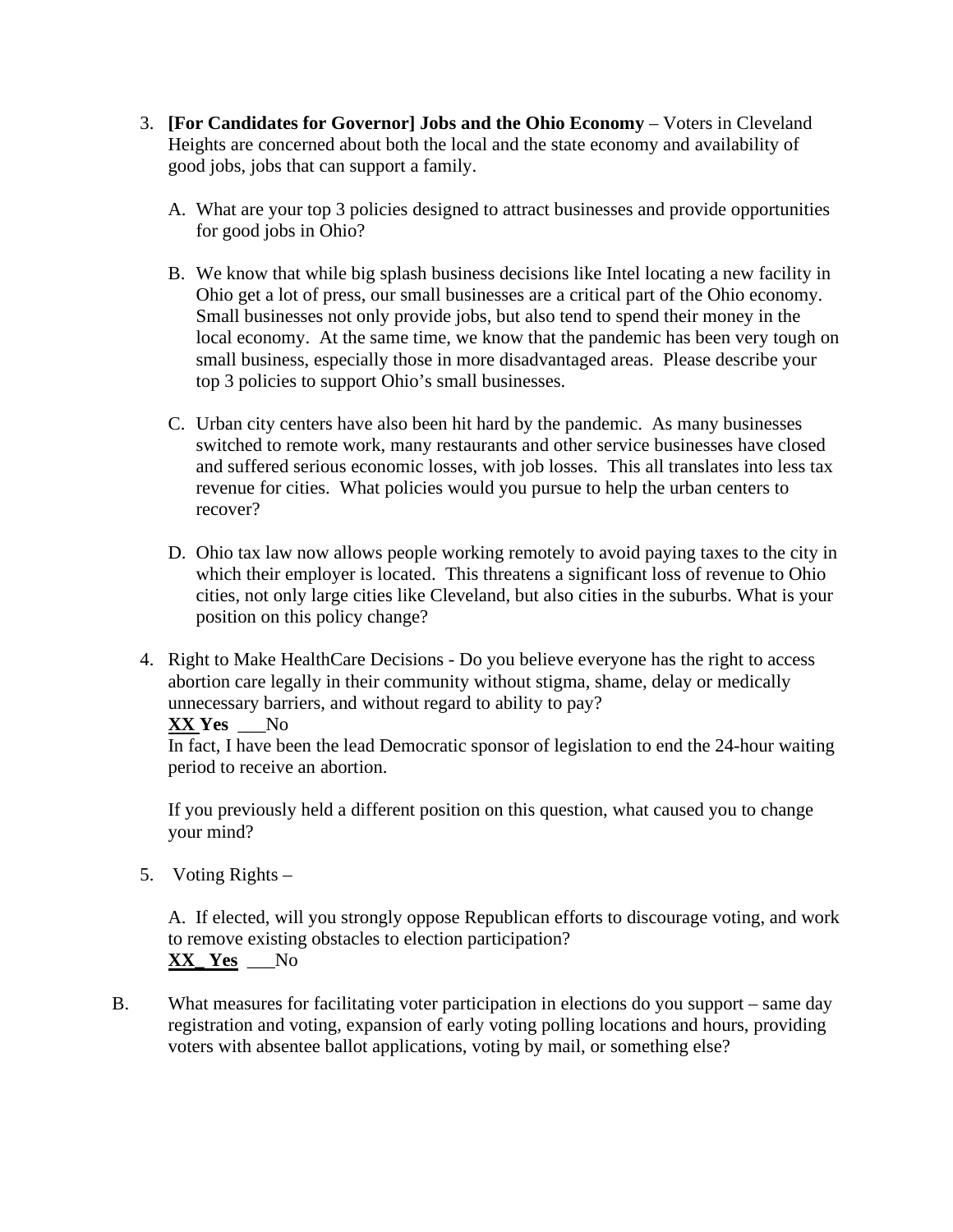I support reducing the voter registration deadline from 30-days prior to an election to 10 days. I am strongly opposed to the voter purges currently being enacted by the GOP Secretary of State for nonparticipation in elections. I also support increased ballot drop boxes, vote by mail and making Election Day a holiday.

- C. In order to encourage voting, would you implement an ongoing program to provide voter registration forms and related information at all state offices open to the public? **XX Yes** \_\_ No
- D. In 2015 and 2018, a significant majority of Ohio voter approved amendments to Ohio's Constitution to reform redistricting practices. The goals included banning partisan gerrymandering and requiring public input and transparency. These requirements have been ignored by Republican members of the Ohio Redistricting Commission. Do you support further reforms to Ohio's legislative redistricting process? **XX Yes** \_\_\_No

If yes, what specific reforms?

It seems like we need a new method where future Ohio maps are drawn by an independent commission. Without Maureen O'Connor and three Democrats the redistricting reforms approved by voters in 2015 and 2018 would have been completely meaningless.

E. **[For Candidates for Governor]** As Governor of Ohio, and a member of the Ohio Redistricting Commission, would you refuse to approve a legislative district or Congressional map that was arrived upon by any process that did not satisfy the requirements of the Ohio Constitution?

 $Yes$  No

- 6. Racial Justice
	- A. People of color across this country are the targets of escalating levels of racially motivated threats and violence. What would you do to address this?

Racial inequity can often drive violence. That means that any strategy to advance safety must advance equity as well.

Among policies Ohio could adopt are: Higher maximum penalties for racially motivated crimes; the establishment of new advisory bodies on matters relevant to combating racism and intolerance; the launching and implementation public awareness campaigns intended to prevent racial discrimination and increase tolerance.

We need to ensure that people of color enjoy the fundamental right to equality, both in written legislation and in society at large. Police, prosecutors and judges need to be more aware of what constitutes racial discrimination and racially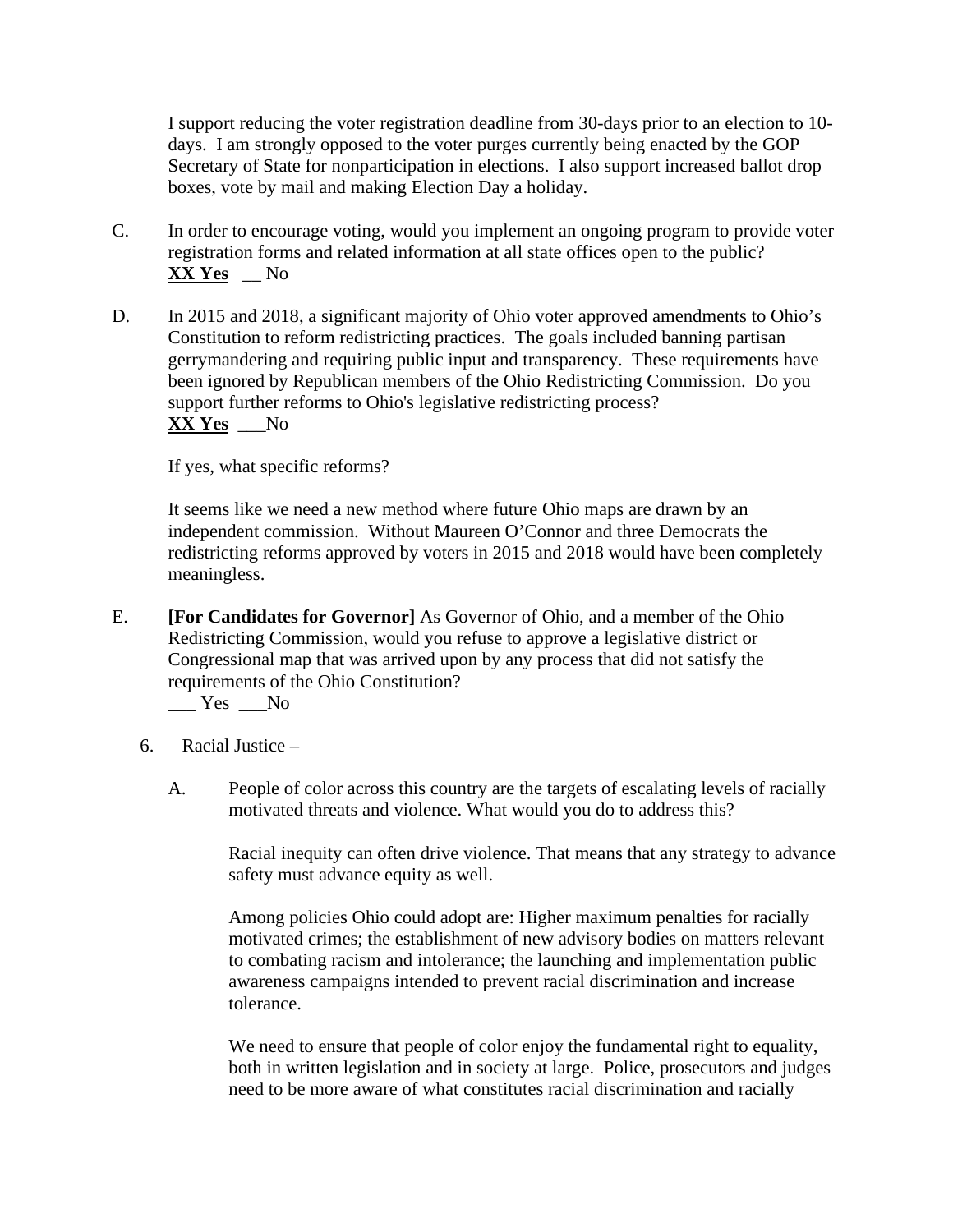motivated crimes. Changing the composition of police forces to better reflect the multi-ethnic communities they serve is a goal worth pursuing. Other public policy considerations that relate to curbing racial violence could include monitoring hate speech and promoting equality through education.

- B. Will you fight to ensure that school curricula include the accurate and honest teaching of the history of Black Americans and other American people of color and that works by Black authors and other authors of color be made readily available to students? **XX Yes** \_\_\_No
- C. If elected, will you advocate for reparations for descendants of Black people who were enslaved in the U.S.? **XX Yes** \_\_\_No

Please elaborate if you wish.

I see this as more of a federal issue than a state issue – and that's a good thing. Frankly, if it was a state issue, reparations wouldn't have a chance. The Statehouse Democrats tried to ban the confederate flag from county fairs during my last term and the GOP defeated it. If the legislature of a Union state is not willing to ban the confederate battle flag, then reparations don't have a prayer.

7. Equality – Do you oppose all discrimination on the basis of sex, race, ethnicity, sexual orientation, or gender identity? **XX Yes** \_\_\_No

In 2007, as the Euclid School Board President, I was able to include sexual orientation in our non-discrimination language to protect our LGBTQA students and staff.

- 8. Education About one hundred Ohio public school systems have joined a legal complaint against the Ohio EdChoice voucher mechanism that diverts tax based public school financial support to fund private school tuition. Generally, nonminority students use these tuition vouchers. The suit alleges that this program, with recently increased voucher allowances, has contributed to an effective resegregation of some public school systems.
	- A. Do you support increased State funding for public schools, and elimination of State funding for all privately operated charter schools and all other private schools – religious or not - and any other measures that divert public money away from public schools and/or contribute to public school resegregation? \_**XX Yes** \_\_\_No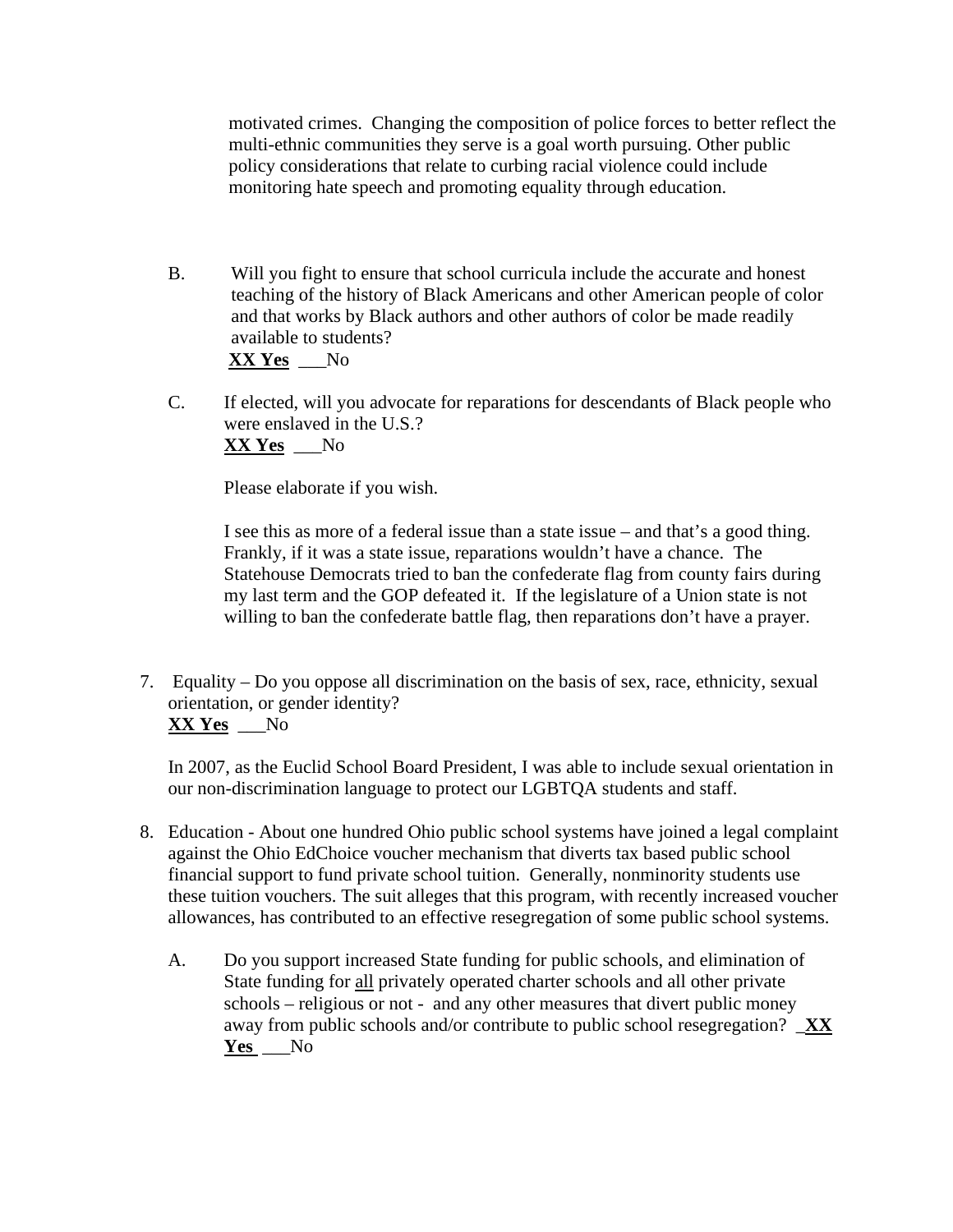- B. Do you oppose efforts to require presentation of religious concepts as alternative theories in the public school science curriculum? **XX Yes** \_\_\_No
- B. Republicans in Ohio's legislature have jumped on the misguided band wagon that mischaracterizes teaching in our K through 12 public schools regarding our country's history as to people of color and women. These measures seek to undermine policies that support diversity, inclusion and honest education of our students. The proposed bills, such as HB 327, further impose punitive and overreaching measures, including fines and other penalties, aimed at intimidating and harassing public school teachers and public school districts. What is your policy to support our hard-working public school teachers and school districts from these overreaching measures?

Qualified, professional educators should be empowered to teach appropriate, historically accurate subject matter. I would support legislation that prohibits local districts from adopting curriculum that would require district instructional staff to lie to their students.

D. What other legislative effort would you make to better enable Ohio's public schools to attract and retain qualified teachers? **XX Yes** \_\_\_No

The first and best thing we can do for Ohio's public schools would be to continue to fund the Fair School Funding Plan. I would reform the state report card system and end state takeovers of public school districts.

- 9. Labor Rights
	- A. The labor shortage in some service, retail, and transport job sectors is expected by economists to persist through 2022. In your view, what effect has the Ohio minimum wage of \$9.30 per hour contributed to the shortage of applicants for these jobs?

\$9.30 still isn't enough to provide a living wage so it's hard to motivate workers to invest their time for something that will not provide them with a meaningful future. The public understands that if jobs do not pay enough wages, taxpayers have to make up the difference through social programs like Medicaid or CHIP. Raising the minimum wage is good for workers, families, children and taxpayers.

B. Do you favor raising the Ohio minimum wage from \$9.30 per hour? **XX Yes** \_\_\_No

If yes, to what value? In a single increment, or incrementally over what period of time?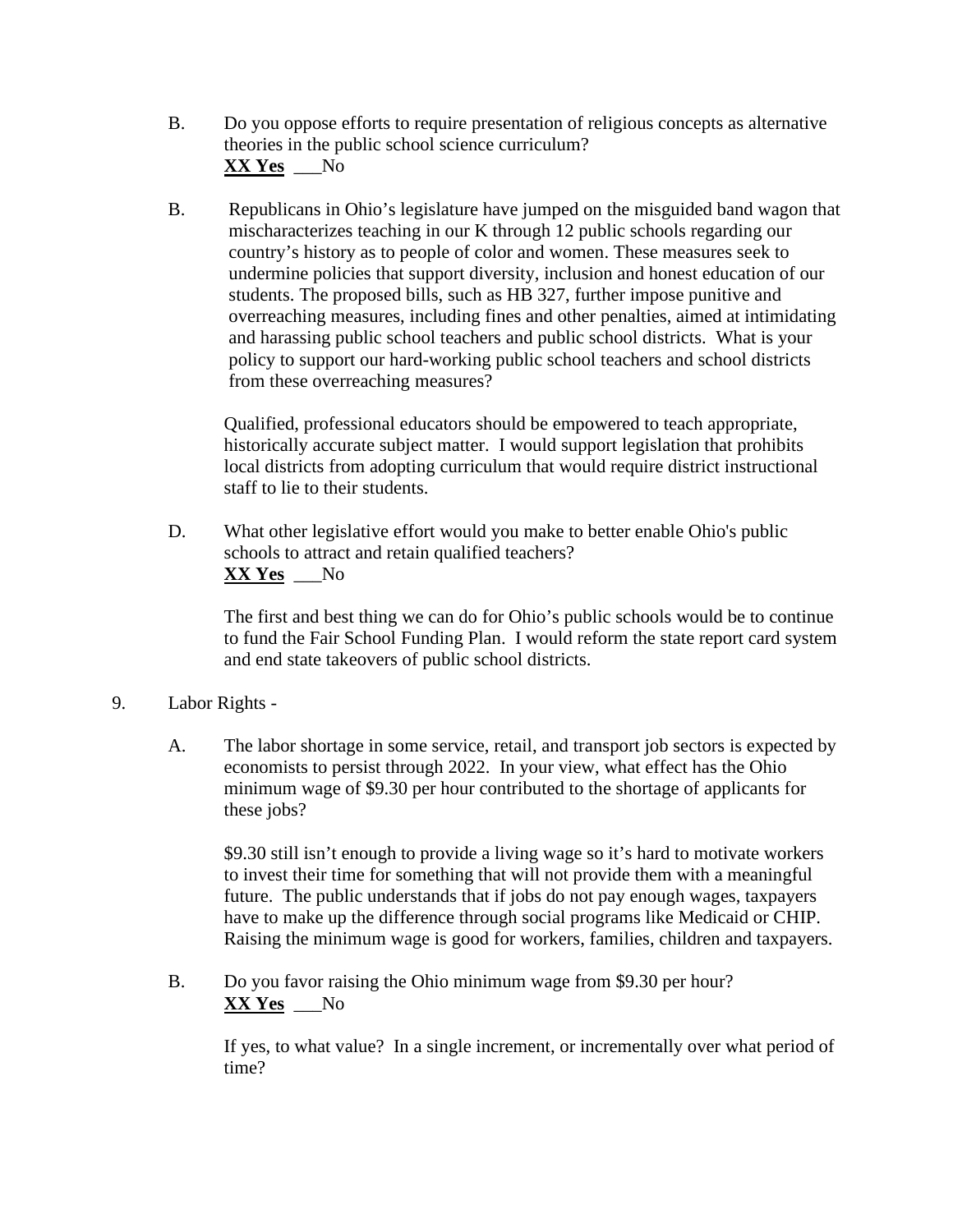I would increase Ohio's minimum wage immediately to \$11.00 an hour and increase it a dollar a year till it reaches \$15.00.

- C. Do you support the right of workers to collective bargaining, and their right to form or join labor unions? **XX\_ Yes** \_\_\_No
- 10. Public Health
	- A. Do you oppose Ohio Senate bill S215, which proposes to eliminate Ohio's permit requirement for concealed carrying of firearms? **XX\_ Yes** \_\_\_No
	- B. What reforms do you support to reduce the epidemic of gun violence in Ohio?

The first and best policy to reduce gun violence in Ohio would be mandatory background checks prior to all sales. Federal law requires that no gun can be sold by a licensed gun dealer without a criminal background check. But thousands of guns are sold by unlicensed sellers at gun shows and through Internet vendors with no background checks. This is dangerous and absurd and needs to be corrected.

C. **[For Candidates for Ohio Legislature]** As an elected legislator, would you oppose legislative efforts that countermand the advice of scientists and directives of knowledgeable public health officials during an ongoing epidemic of infectious disease?

YES. The Ohio General Assembly is terrible at map drawing and providing sound medical advice.

- D. **[For Candidates for Governor]** As Governor of Ohio, would you veto legislation described under Question C immediately above?
- E. The pandemic has exposed the underfunding of Ohio's public health system. Do you support increased funding and other support for Ohio's public health system? \_**XX Yes** \_\_\_No
- 11. Green Energy Transition –

A. Do you support legislative and regulatory measures that facilitate development of utility scale solar and wind electrical power generation projects across Ohio, including (for State legislature candidates) in your district? **XX Yes** \_\_\_No

B. In 2014, Ohio adopted wind turbine setback requirements that effectively eliminated development of utility scale wind generation projects. Do you support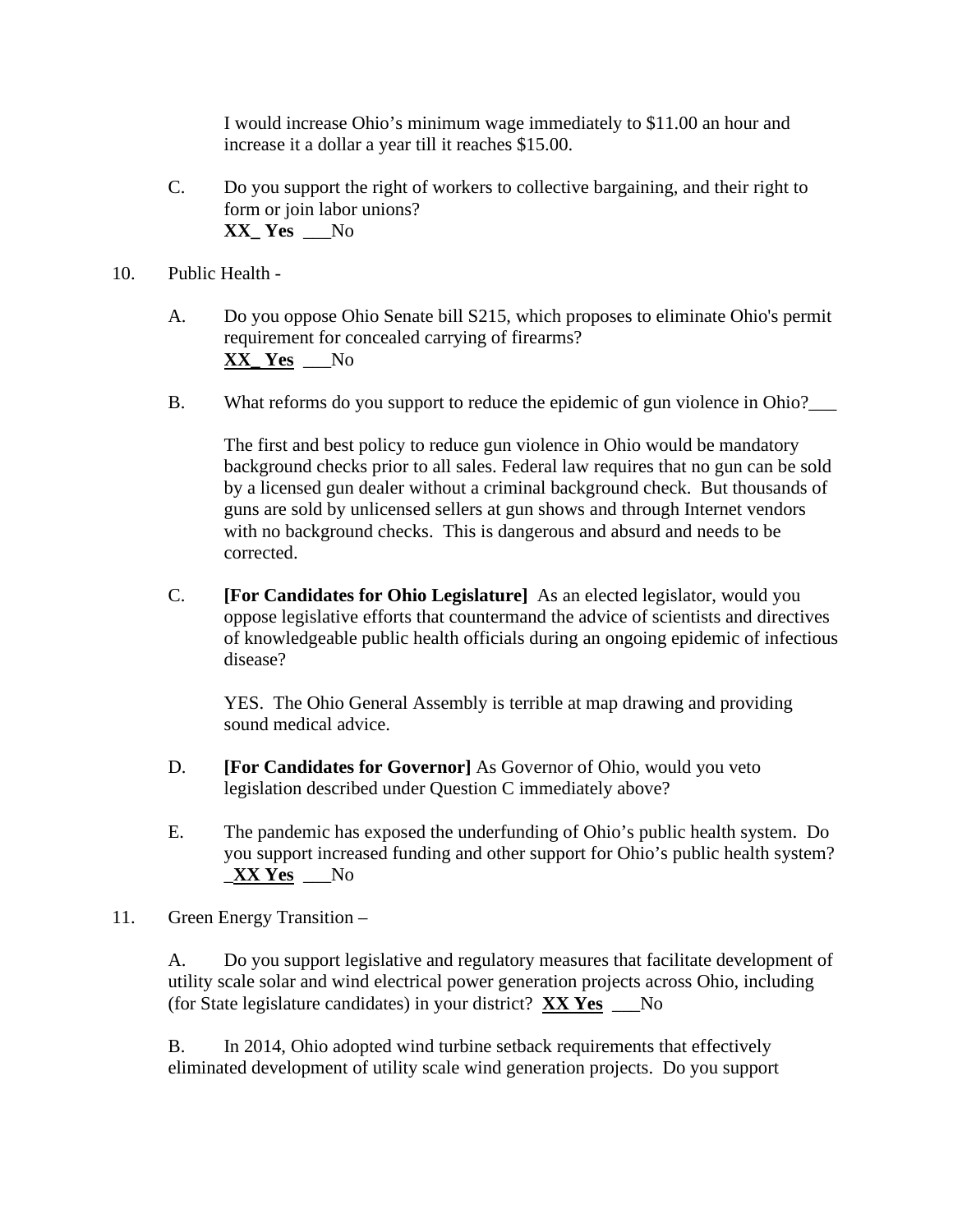legislation to restore reasonable setback requirements and other measures to encourage wind electrical generation in Ohio? **XX Yes** \_\_\_No

I am the Democratic lead sponsor of House Bill 302 (with Rep. Skindell) which would do just that.

C. Do you support legislative measures to enable owners of homes and commercial buildings to install small - scale photovoltaic arrays, and to sell any excess electrical power from those projects? **XX Yes** \_\_\_No

D. **[For Candidates for Governor]** Ohio law provides that the Ohio Public Utilities Commission board of directors may consist of no more than three members of one political party. The present board consists of four Republicans and one Democrat. Decisions of the PUCO during the last 10 years have consistently protected the interests of fossil fuel and nuclear power plant operators at the expense of utility customers. If elected Governor, would you replace PUCO board members as opportunities for that arise with individuals with genuine interest in consumer protection and vision for green energy transition in Ohio? \_\_\_ Yes \_\_\_No

- 12. Green Transportation Transition
	- A. Do you support meaningfully increased State expenditures for public transportation in urban and in rural areas? **XX Yes** \_\_\_No

When I was in House Leadership during my third term, Democrats were able to get public transit dollars doubled during the transportation budget negotiations.

B. Do you favor any legislation or regulatory measures to encourage adoption of electric vehicles in Ohio? **XX\_ Yes** \_\_\_No

If yes, what measures - tax incentives, construction of charging infrastructure, modifications to state building codes to require installation of EV charging station outlets, or something else?

I have introduced pro-EV legislation in each of my last three terms. There is much that can be done in this policy space. Rep. Casey Weinstein and I are currently working on legislation to transition the state-owned fleet to become electric by 2030. I have also supported better planning efforts that the DeWine administration has adopted.

C. Do you support legislative effort and public expenditure to facilitate and improve safety of bicycle and pedestrian commuter movement in urban and suburban areas?

YES.